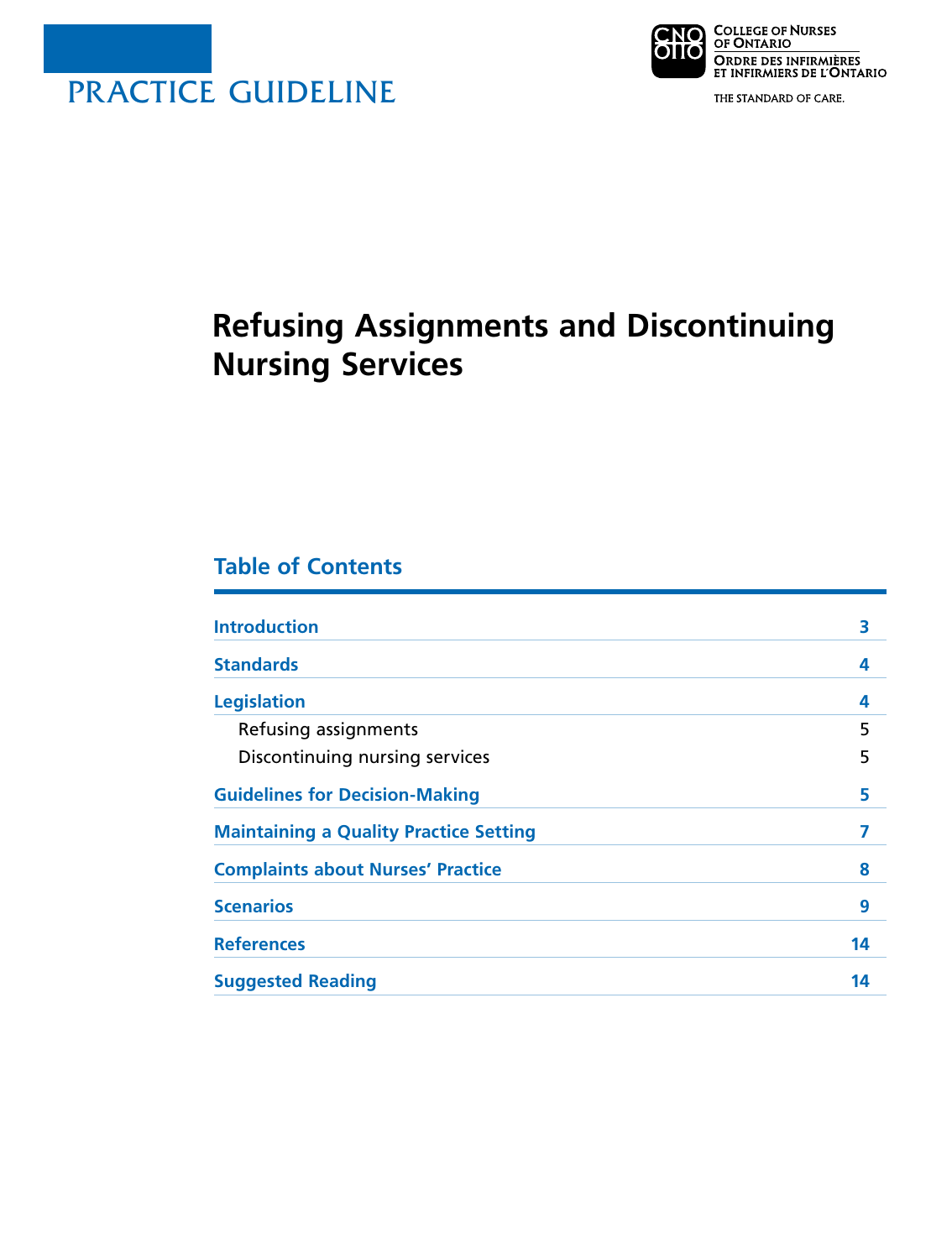

THE STANDARD OF CARE.

# **VISION** Leading in regulatory excellence

#### **MISSION**

Regulating nursing in the public interest

*Refusing Assignments and Discontinuing Nursing Services* Pub. No. 41070 ISBN 978-1-77116-072-8

Copyright © College of Nurses of Ontario, 2017.

Commercial or for-profit redistribution of this document in part or in whole is prohibited except with the written consent of CNO. This document may be reproduced in part or in whole for personal or educational use without permission, provided that:

• Due diligence is exercised in ensuring the accuracy of the materials reproduced;

• CNO is identified as the source; and

• The reproduction is not represented as an official version of the materials reproduced, nor as having been made in affiliation with, or with the endorsement of, CNO.

Reprinted in December 2005, May 2008. Updated June 2009. Updated February 2017.

Additional copies of this booklet may be obtained by contacting CNO's Customer Service Centre at 416 928-0900 or toll-free in Canada at 1 800 387-5526.

College of Nurses of Ontario 101 Davenport Rd. Toronto ON M5R 3P1

[www.cno.org](http://www.cno.org)

Ce fascicule existe en français sous le titre : *Le refus d'affectations et l'interruption de services infirmiers*, n° 51070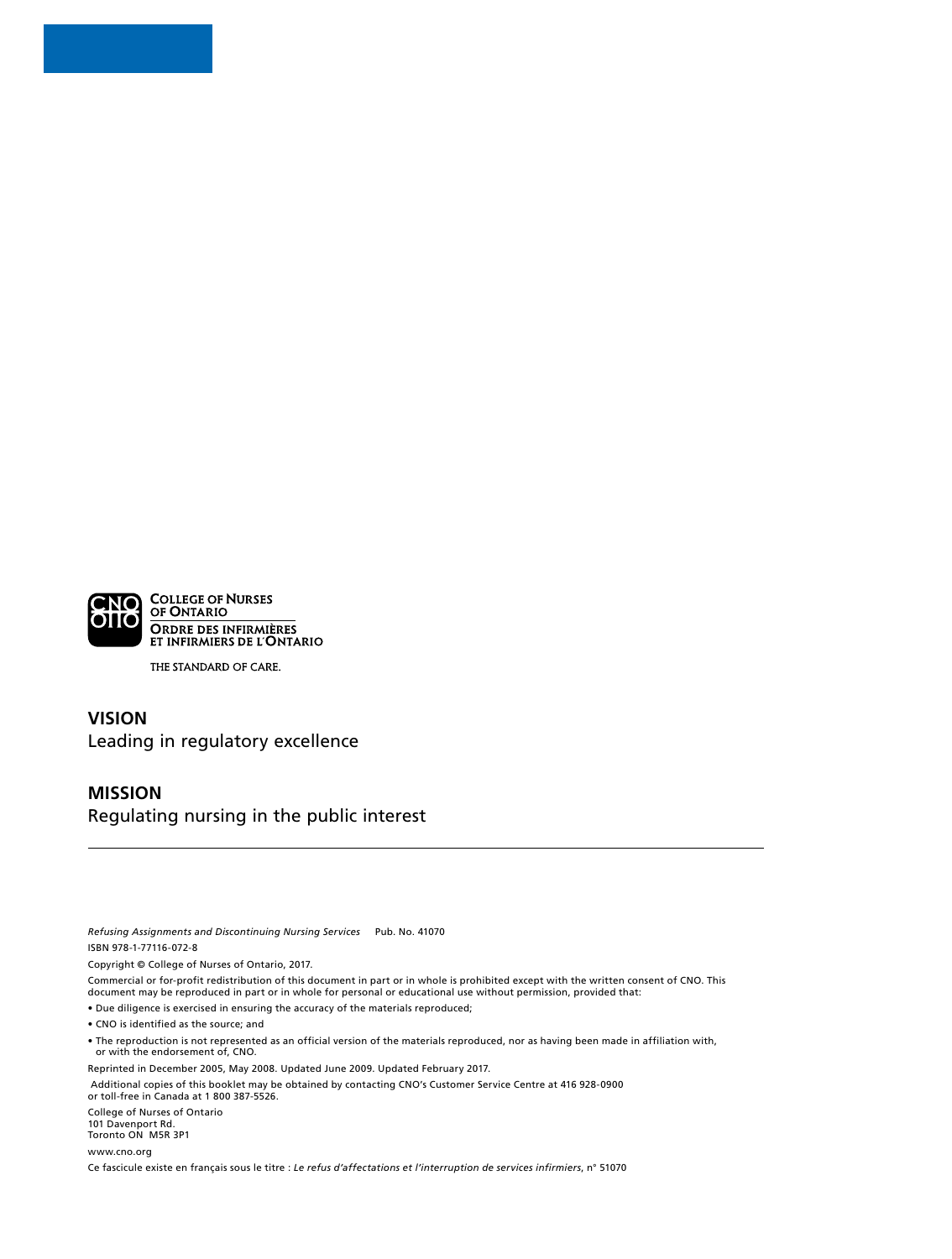# <span id="page-2-0"></span>**Introduction**

The College of Nurses of Ontario (the College) frequently receives questions about whether nurses<sup>1</sup> have the right to refuse assignments or discontinue care to clients, and if doing so constitutes abandonment of clients.

Situations that prompt these questions can include job actions or strikes, requests to work overtime and unsafe working conditions. These situations generally involve a conflict between a nurse's professional obligations to clients and her/his personal obligations. This conflict can create an ethical dilemma for the nurse.

As is true with most ethical dilemmas, very often there is no one answer that clearly resolves the issues. However, using an ethical problem-solving approach can help nurses consider the relevant factors and work out the best solution.

This practice guideline was developed to help nurses work through these ethical dilemmas. It provides an outline of the relevant practice standards, legislation, and professional and ethical accountabilities. As well, it describes a decision process that can help nurses resolve ethical dilemmas and conflicting obligations while meeting their responsibility to provide safe care.

Nurses are expected to demonstrate leadership and accountability when weighing their professional and personal obligations, and to make decisions in the best interest of the public.

This document replaces the guideline *Job Action*  and the document *Accountability of RNs and RPNs During a Work Stoppage*. It offers a section on how creating quality practice settings can prevent or help to resolve these issues. Finally, this document offers several case studies illustrating how nurses can resolve dilemmas around providing nursing care.

Job actions, strikes, working overtime and working in unsafe practice situations are examples of issues that combine labour, as well as professional and regulatory issues. As the regulatory body for nursing in Ontario, the College has the mission to protect the public's right to quality nursing services by providing leadership in self-regulation to nurses. The College does this, in part, by establishing practice standards and guidelines and enforcing standards for Registered Practical Nurses, Registered Nurses and Nurse Practitioners. Practice guidelines, such as this one, support nurses in making safe, effective decisions by helping them understand their responsibilities in relation to aspects of nursing care. Although the College has no role in labour disputes, it does have a role in ensuring that nurses, both staff nurses and nurse administrators, fulfil their professional obligations to clients.

Employers are responsible for establishing a working environment, including staffing, that supports safe, effective client care. The *Employment Standards Act*, *2000* applies in all work settings. In addition, in unionized workplaces, collective agreements establish the benefits, privileges, rights and obligations agreed upon by the union, the nurses as employees and the employer. Further, the *Occupational Health and Safety Act*2 outlines provisions for refusing to work when health and safety of the worker is in danger. However, section 43 (1) (b) of OHSA states this right does not apply if the worker's refusal to work will directly endanger the life, health or safety of another person. Section 43 (2) (d) outlines the workers to whom the nonapplication clause applies; and it would likely include the majority of nurses.

Nurses are accountable for providing safe, effective and ethical care to their clients (College of Nurses of Ontario, 2004b). To resolve conflicts between professional and personal obligations in a way that protects the public's right to safe care, nurses need

<sup>&</sup>lt;sup>1</sup> In this document, *nurse* refers to a Registered Nurse (RN), Registered Practical Nurse (RPN) and Nurse Practitioner (NP).

<sup>2</sup> For more information, see the *Occupational Health and Safety Act*. The Act is available at www.e-laws.gov.on.ca.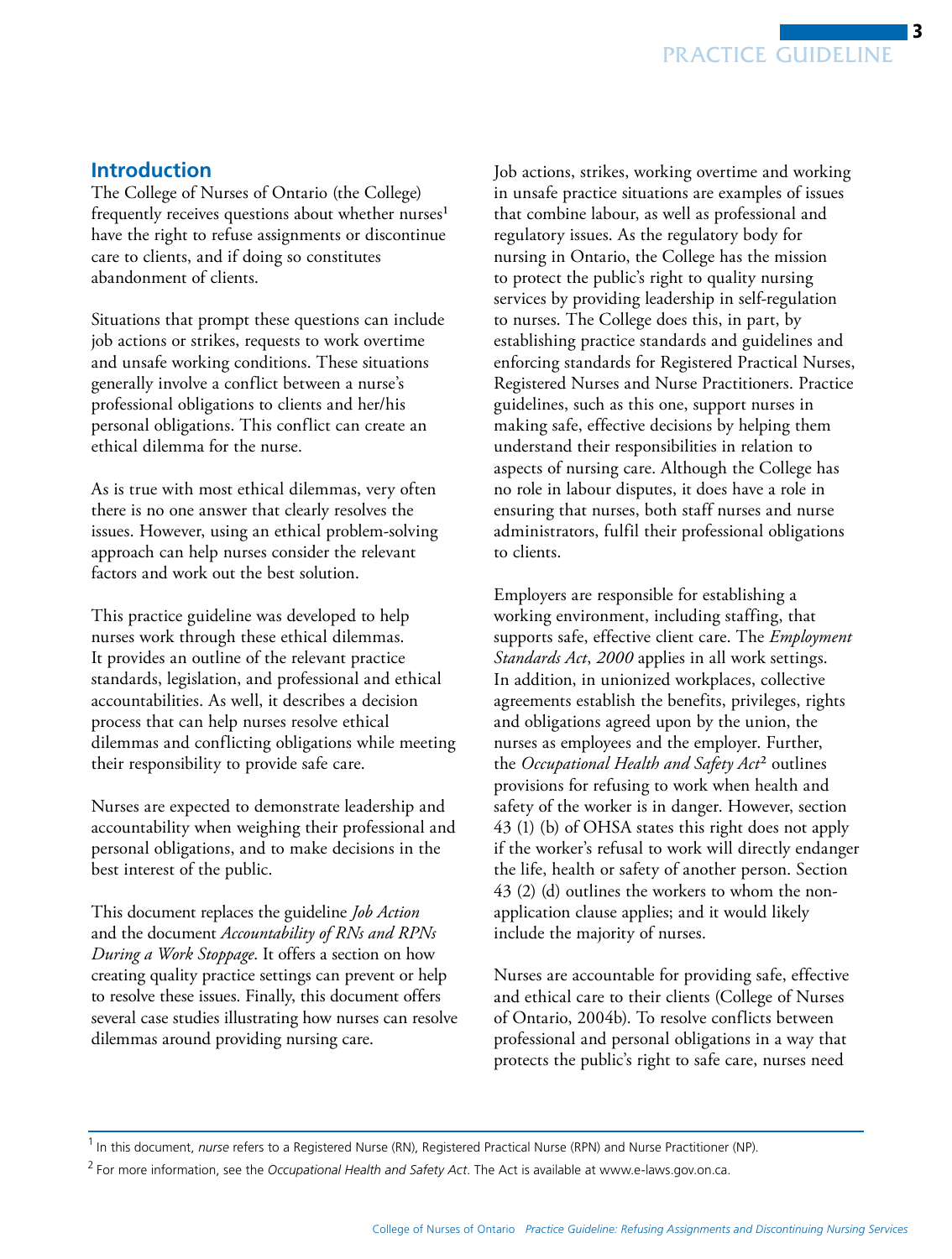<span id="page-3-0"></span>to be aware of the relevant standards and legislation and ensure that they consider all aspects of the situation.

# **Standards**

The College has published two documents, *Professional Standards, Revised 2002* and *Ethics*, that outline the accountabilities and responsibilities of nurses relevant to refusing assignments and discontinuing nursing services.

# **Professional Standards, Revised 2002**

This document describes in broad terms the professional expectations for all nurses in every area of practice.

A nurse demonstrates accountability by:

- providing, facilitating, advocating and promoting the best possible care for clients;
- seeking assistance appropriately and in a timely manner;
- taking action in situations in which client safety and well-being are compromised; and
- maintaining competence and refraining from performing activities for which she/he is not competent.

In addition, a nurse in an administrator role demonstrates accountability by:

- ensuring that mechanisms allow for staffing decisions that are in the best interest of clients and professional practice; and
- advocating for a quality practice environment that supports nurses' ability to provide safe, effective and ethical care.

## **Ethics**

This document describes the ethical values that are most important to the nursing profession in Ontario.

Nurses demonstrate regard for client well-being and maintain commitments by:

- using their knowledge and skill to promote clients' best interests in an empathetic manner;
- putting the needs and wishes of clients first;
- identifying when their own values and beliefs conflict with the ability to keep implicit and explicit promises and taking appropriate action;
- advocating for quality client care; and
- making all reasonable efforts to ensure that client safety and well-being are maintained during any job action.

The *Ethics* document informs nurses of the need to recognize and function within their own value system, and the need to work collaboratively with colleagues and promote an environment of collegiality.

# **Legislation**

The *Nursing Act, 1991* includes regulations3 that define professional misconduct. Some of the definitions of professional misconduct may be relevant in situations in which nurses refuse assignments or discontinue nursing services. Although there is no specific definition of professional misconduct that includes the word abandonment, the definitions can guide nurses on what might constitute professional misconduct related to refusing an assignment or discontinuing nursing services. Each situation would be assessed on its own merit.

The relevant definitions of professional misconduct in the legislation are found in the following clauses.

- 1 (1) Contravening a standard of practice of the *profession or failing to meet the standard of practice of the profession*
- *1 (4) Failing to inform the member's employer of the member's inability to accept specific responsibility in areas where specific training is required or where the member is not competent*
- *1 (5) Discontinuing professional services that are needed unless:* 
	- *i. the client requests the discontinuation,*
	- *ii. alternative or replacement services are arranged, or*
	- *iii. the client is given reasonable opportunity to arrange alternative or replacement services*

<sup>3</sup> Excerpts from the *Nursing Act, 1991*, O.Reg. 799/33.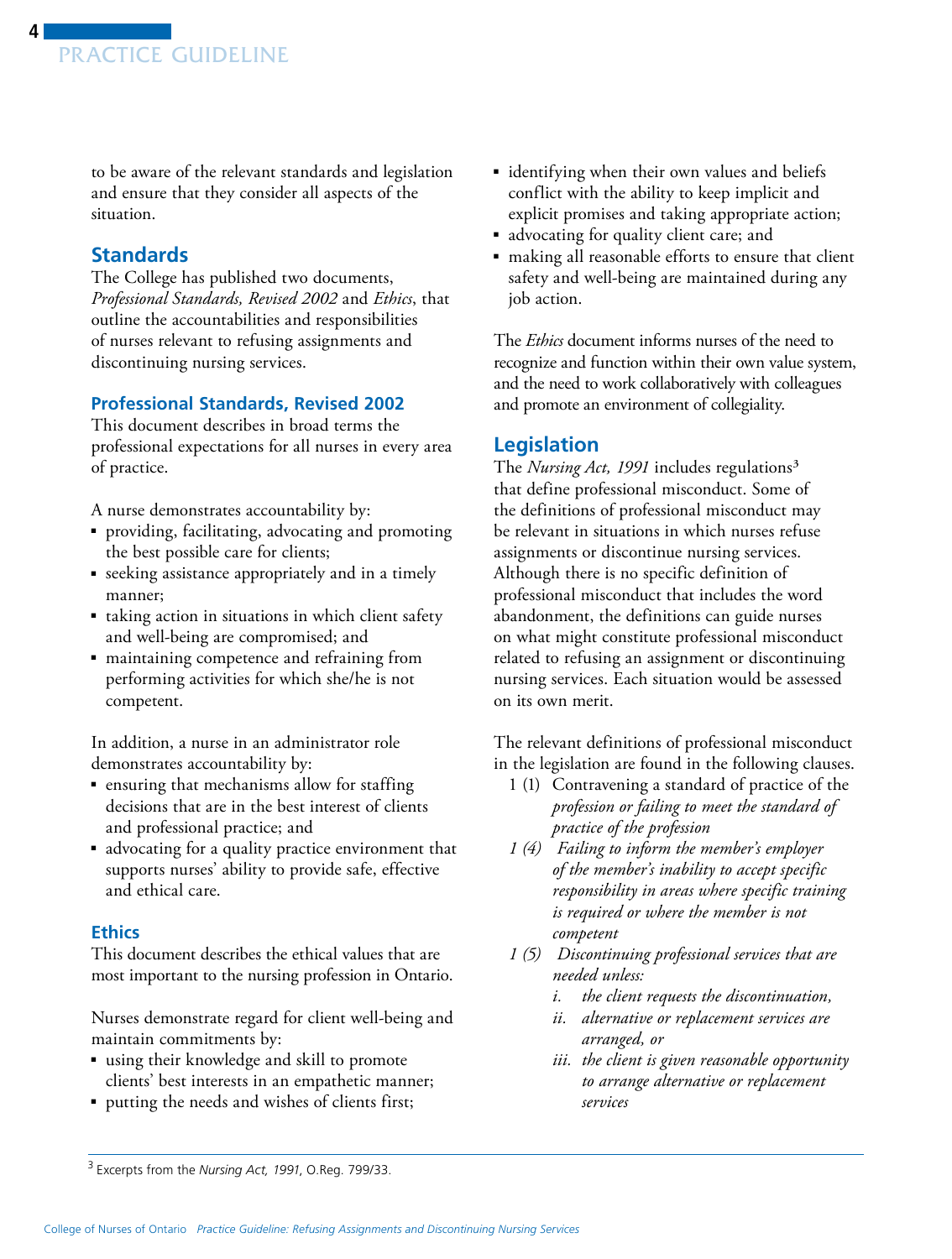- <span id="page-4-0"></span>*1 (29) Failing to fulfil the terms of an agreement for professional services*
- *1 (37) Engaging in conduct or performing an act relevant to the practice of nursing that having regard to all the circumstances would reasonably be regarded by members as disgraceful, dishonourable or unprofessional*

#### **Refusing assignments**

Refusing to work an extra shift or overtime is not the type of situation that was intended by the inclusion of clause 1 (5) (discontinuation of services) in the *Nursing Act* as a definition of professional misconduct; therefore, it is not considered abandonment. However, depending on the context and facts of a particular situation, nurses can be found guilty of professional misconduct under one of the other clauses.

## **Discontinuing nursing services**

Abandonment occurs when a nurse has accepted an assignment and discontinues care without:

- the client requesting the discontinuation;
- arranging a suitable alternative or replacement service; or
- allowing a reasonable opportunity for alternative or replacement services to be provided.

A nurse who discontinues services without meeting the above conditions could be found guilty of professional misconduct.

# **Guidelines for Decision-Making**

Resolving dilemmas caused by conflicting obligations requires the thoughtful consideration of all relevant factors and the use of an ethical decision-making process to ensure that the best decision is reached. Sometimes there is no one best solution, but only the best of two or more imperfect solutions.

Collaboration, respectful behaviour and collegial communication among everyone in the nursing and health team contribute to positive outcomes for clients and prevent problems from arising in determining how nursing services are to be delivered.

Communication is integral to all aspects of issue resolution. Communicating before a situation

develops will prevent or minimize risks to clients. It is important that nurses advocate for appropriate staff and for planning for work stoppages.

# **Underlying principles**

The following principles guide the nurse's decisions and actions when faced with situations in which she/he is considering refusing an assignment or discontinuing services.

- The safety and well-being of the client is of primary concern.
- Critical appraisal of the factors in any situation is the foundation of clinical decision-making and professional judgment.
- Nurses are accountable for their own actions and decisions and do not act solely on the direction of others.
- Nurses have the right to refuse assignments that they believe will subject them or their clients to an unacceptable level of risk (College of Nurses of Ontario, 2003, p. 9).
- Nurses are not required to work extra shifts or overtime for which they are not contracted.
- Individual nurses and groups of nurses safeguard clients when planning and implementing any job action (Canadian Nurses Association, 2002, p. 22).
- Persons whose safety requires ongoing or emergency nursing care are entitled to have these needs satisfied throughout any job action (Canadian Nurses Association, 2002, p. 22).

#### **Key expectations**

In choosing the appropriate course of action, nurses are expected to do the following.

- $\;\;\;\;$  Carefully identify situations in which a conflict with her/his own values interferes with the care of clients (College of Nurses of Ontario, 2004b, p. 10) before accepting an assignment or employment.
- Identify concerns that affect her/his ability to provide safe, effective care.
- Communicate effectively to resolve workplace issues.
- Become familiar with the collective agreement or employment contract relevant to her/his settings and take this into account when making decisions.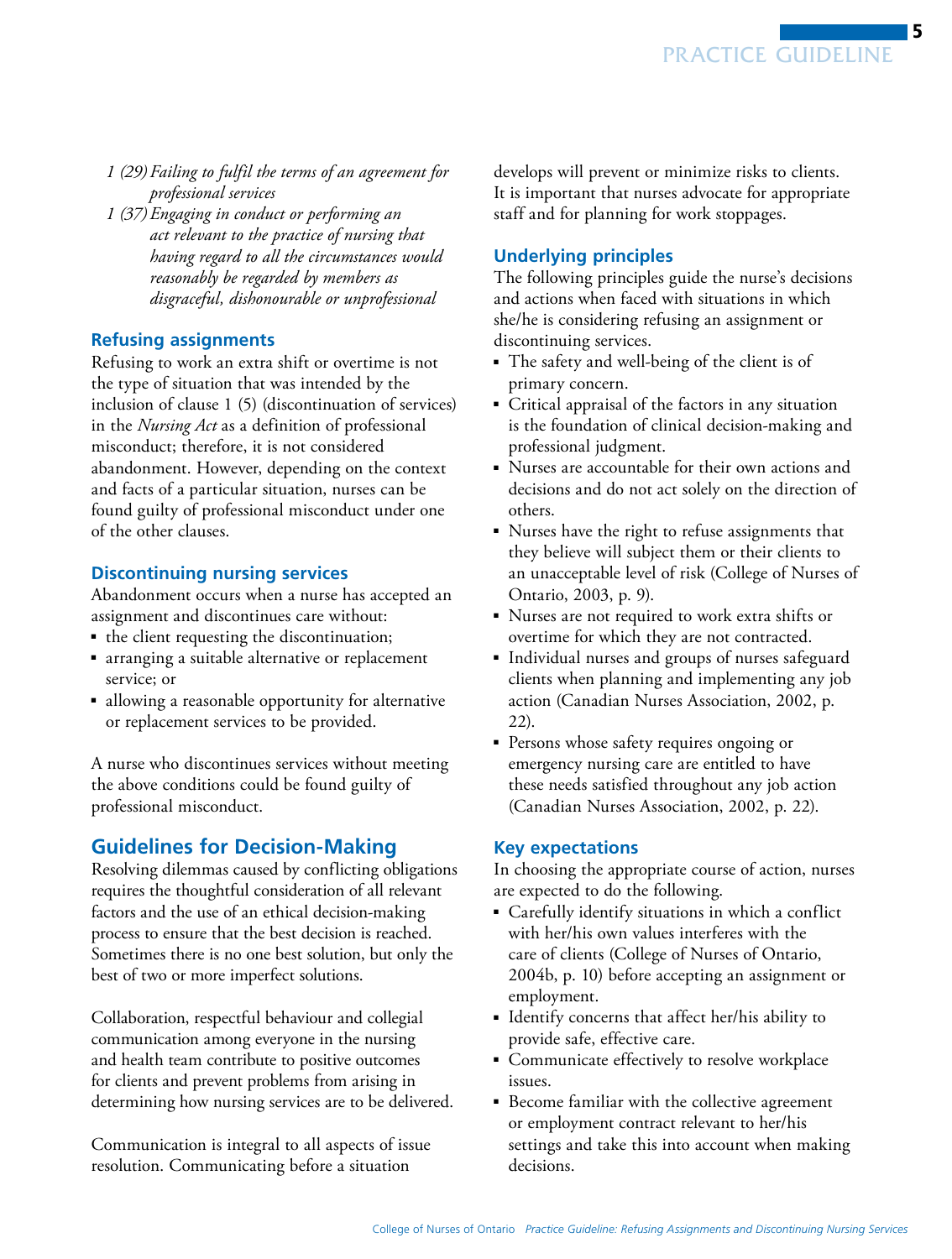- Learn about other legislation relevant to her/his practice setting.
- Give enough notice to employers so that client safety is not compromised.
- Provide essential services in the event of a strike.
- Inform the union local and employer in writing of her/his ongoing professional responsibility to provide care, which will continue in the event of any job action (for example, strike or lockout).

# **Decision-making process**

This diagram illustrates the process a nurse should take to resolve dilemmas related to conflicting obligations. Some actions are short term, while others are proactive and long term. No attempt has been made to identify all possible actions.

The process includes four cyclical components. The process can begin at any point, but the best outcome requires consideration of all of the components.

> 1. Identify issues, values, resources and conflicting obligations

4. Review, discuss and evaluate the process

Clear, effective communication is critical throughout this process

 2. Identify the options and develop a plan/approach

 3. Implement the plan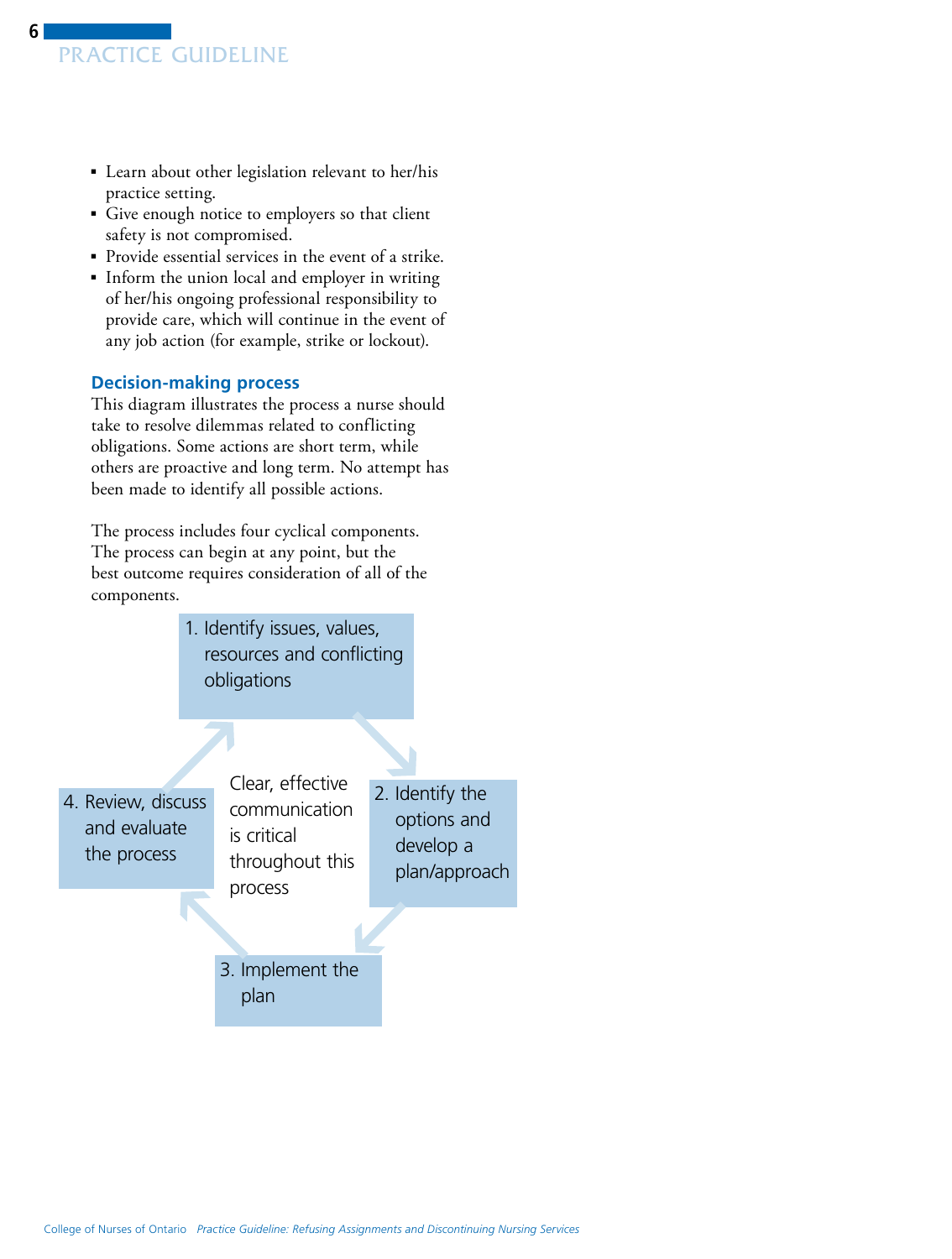# <span id="page-6-0"></span>**1: Identify the issues, values, resources and conflicting obligations**

- a) Have you previously agreed to accept the shift/ assignment?
- b) What are the conflicting obligations, beliefs and values? Sometimes talking to others (for example, a colleague, manager, College Practice Consultant) can help identify the values.
- c) What are your values and emotions as they relate to the situation? Are they influencing your ability to think clearly?
- d) Have you gathered the facts of the situation from credible sources?
- e) How have similar situations been handled in the past and what were the implications? Is there an organizational policy or relevant legislation in place?
- f) How will the care of the clients be affected if you leave?
- g) What are the specific nursing care needs and priorities of the clients?

# **2: Identify the options and develop a plan/ approach**

- a) Identify possible alternatives or solutions other than refusing the assignment or discontinuing a service. Are other resources available (for example, protective equipment or expert resources)? Can you ask the administrators for help?
- b) Identify the risks and benefits for clients, nurses and others associated with each solution. How can those risks be minimized?
- c) Prioritize client care needs. Consult institutional policy/process, if available.
- d) Identify all available resources and various options to ensure staffing is appropriate to meet essential client care needs. For example, can you stay for a short time beyond the end of your shift, or can someone come in early for the next shift?
- e) Consider modifying the existing plan of care temporarily so the remaining staff can focus on essential care needs, monitor the client(s) for changes in condition and act appropriately.
- f) Weigh the options and decide on an approach.
- g) Communicate to the appropriate person(s) the

details of the problem and the planned solution.

# **3: Implement the plan**

- a) If you decide to leave, ensure that the remaining staff are aware of immediate and essential client care needs.
- b) If you stay to provide care, monitor ongoing client care priorities and your own ability to practise safely.
- c) Document (for example, in professional responsibility forms, incident reports or personal notes) your decision, rationale and action taken. Include the date, time, who you communicated with and actions taken to safeguard the client(s). Keep a copy for yourself and give one to your employer and one to your risk manager.
- d) Document the care provided and any unmet client needs on the client record. Communicate outstanding care needs to the appropriate person.
- e) When floating to other practice areas, agree to provide only aspects of care for which you are competent (for example, vital signs, medication administration).

# **4: Review, discuss and evaluate the process**

- a) When the immediate crisis is over, review the effectiveness of the decision/action (for example, the outcomes).
- b) Collaborate to plan strategies to prevent and/or manage similar situations in the future.
- c) Develop strategies to solve ongoing safety issues. Strategies may involve literature reviews, advocacy, etc.
- d) Express ongoing concerns about staffing from the perspective of the impact on client care and safety.

# **Maintaining a Quality Practice Setting**

Quality nursing care includes safe and effective planning for staffing and job actions. As partners in care, employers and nurses have a shared responsibility to create environments that support quality practice.

The College encourages practice settings to incorporate the following strategies to develop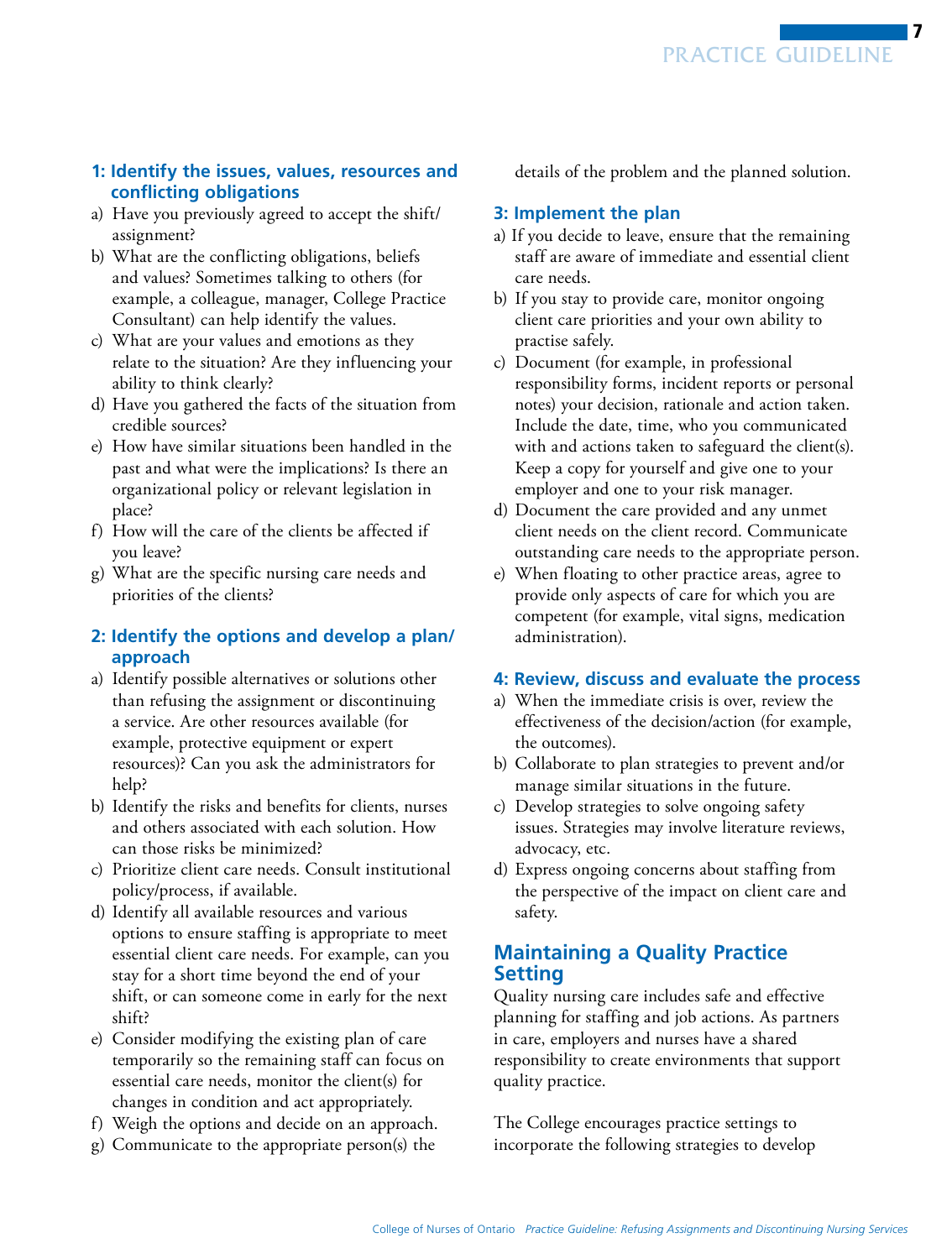<span id="page-7-0"></span>and maintain a quality practice setting that helps nurses provide safe, effective and ethical care. The strategies also minimize situations in which nurses consider refusing assignments or discontinuing services.

All nurses are accountable for taking action in situations in which client care is compromised. This accountability includes identifying and advocating for strategies to minimize and resolve situations that could result in clients being left without needed nursing services. Nurse managers and administrators can demonstrate leadership by advocating for and implementing the following strategies.

## **Care delivery processes**

- Implement care delivery models that meet the needs of clients and families as well as the professional needs of staff.
- Reorganize care providers, units and clients to provide for the complexity of care needs and facilitate the safe delivery of care.
- Structure the environment to provide the most efficient method of care provision (for example, ready access to supplies).

# **Leadership**

- Involve staff nurses in generating ideas for interim and long-term solutions, including recruitment and retention.
- Ensure that a system is in place to contact replacement staff readily (for example, on-call system).
- Develop strategies for prioritizing client care needs to facilitate the reorganization of workload, if needed.
- Develop clear lines of communication for nurses to follow when staffing is short.
- ■ Support nurses' professional judgment and decision-making regarding strategies to meet the needs of clients.
- ■ Recognize the professional accountability of

nurses to refrain from practising when they are not able to provide safe care.

■ Continually evaluate the staffing situation to differentiate between trends and episodic occurrences as each may require different strategies/approaches.

## **Organizational supports**

- Provide a safe environment for nurses and clients.
- ■ Provide staffing that promotes the safety and well-being of clients.
- Develop clear policies related to what nurses need to do before leaving their shift if relief staff does not arrive.
- Advocate for nurses' involvement in the development of negotiated essential services agreements.4

## **Communication**

- Facilitate goal-directed communication with challenging clients, families, colleagues and other health care professionals (includes education and role modelling).
- Provide communication systems that are readily available to contact replacement staff (for example, cell phones and pagers).
- Communicate with staff to identify circumstances that might influence their decision-making in situations involving a high level of personal risk.
- Develop clear communication processes for sharing updated information quickly in the event of critical incidents.
- Ensure that critical incident debriefing and conflict resolution mechanisms are in place.

# **Complaints about Nurses' Practice**

As with any ethical dilemma, there is often no one clear solution to dilemmas related to refusing assignments and discontinuing nursing services. As a result, nurses often question what might happen if a complaint is made to the College about their practice.

Essential services agreements include identification of the essential services; the number of employees in the bargaining unit; what employee positions enable the employer to provide essential services; and employees who the employer and trade union have agreed will be required during the strike or lockout (*Crown Employees Collective Bargaining Act*, *1993*).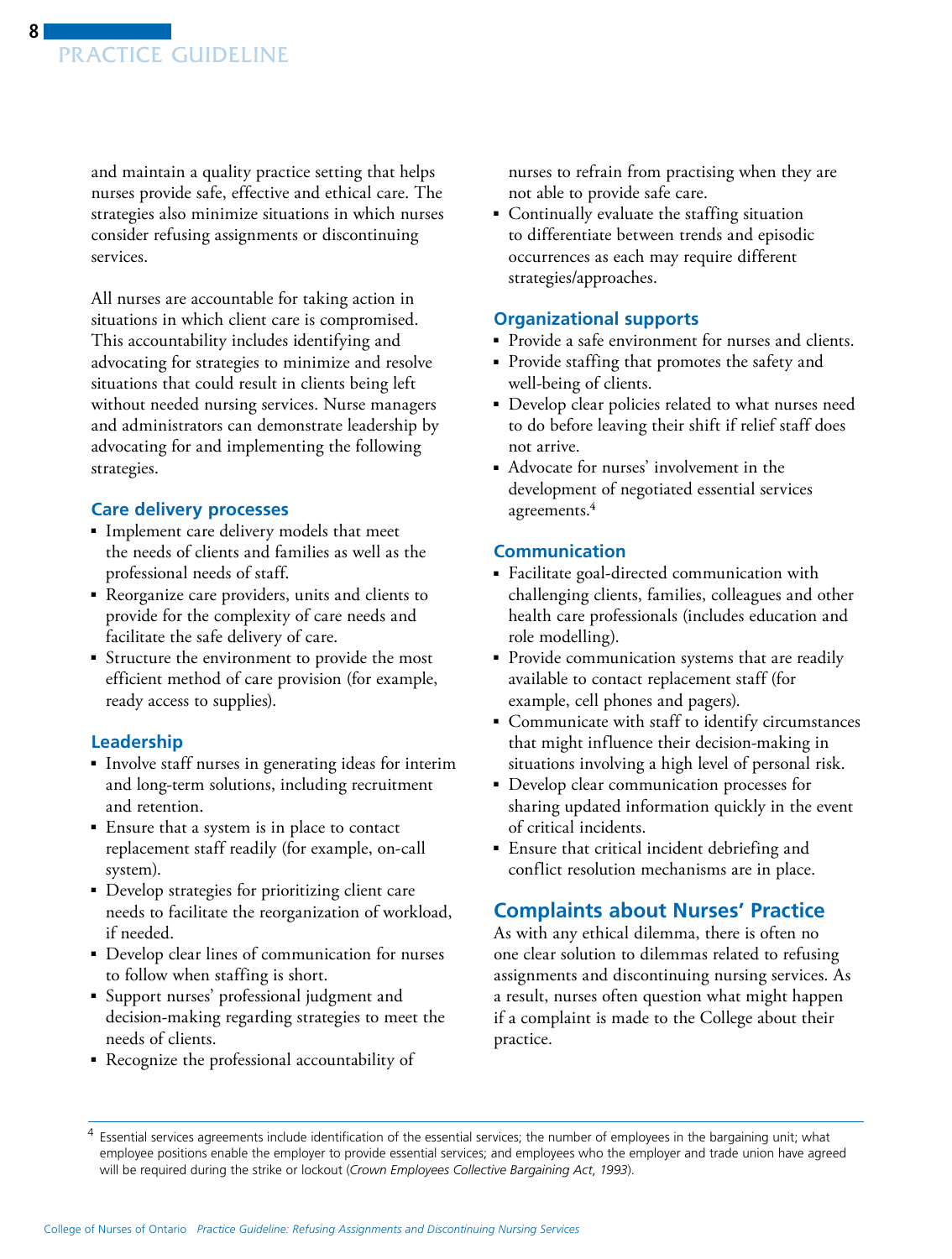<span id="page-8-0"></span>The College is required to investigate all formal complaints in which a nurse and the complainant are clearly identified. These include complaints of refusing assignments and discontinuing nursing services. All information relevant to the complaint is obtained, and the nurse has an opportunity to respond to the allegations. All information, including any written documentation that demonstrates the nurse's effort to advocate and her/his problem-solving rationale, is considered by the Inquiries, Complaints and Reports Committee (ICRC) before a decision is made about what action, if any, should be taken.

The College may also initiate an investigation into a nurse's practice without a formal complaint if there are reasonable and probable grounds to believe that the nurse has committed an act of professional misconduct (for example, from information obtained through an employer's report of termination). These investigations are reviewed by the ICRC, which may, when warranted, refer a case to the Discipline Committee for hearing. Any action taken by the College through the discipline hearing process about a nurse's registration is separate from any action initiated by an employer, the government or the courts.5

# **Scenarios**

These case scenarios illustrate some of the common situations related to refusing assignments and discontinuing nursing services. They do not describe every situation or practice setting but do demonstrate a problem-solving approach which nurses can apply in their own practice.

# **Scenario 1**

## Working in an Unsafe Environment

Maria is an RPN asked to provide care on the night shift to a ventilated child in his home. When she receives the information, she realizes the child lives in an area of the city that is notorious for its high crime rate. Maria does not feel safe travelling to that area, and her husband does not want her to go.

Maria knows the child desperately needs the care. She also feels concern for any of her colleagues who might have to go in her place.

## Identify the issues, values, resources and conflicting obligations

Maria is torn between her concerns for her own and her colleagues' safety and the care needs of the child and family. She knows that after accepting the shift she has an obligation to follow through. Maria decides that she needs more information and calls her manager to discuss her concerns and whether any safeguards are in place.

# Identify the options and develop a plan/approach

Maria learns that there have been no safety-related incidents involving other nurses working at the home, but they have reported feeling unsafe. There is parking on the street but not always in front of the client's home. The client's father often waits for the nurse and is ready to let her in the house when she arrives. Both parents will be in the home during the entire shift. There are no other nurses available, and the manager insists that Maria go. To address her concerns, Maria calls the parents and arranges to use her cell phone to call the father and have him meet her at her car when she arrives.

#### Implement the plan

Maria decides to fulfil the assignment. All goes well, although Maria is nervous most of the time. Maria believes that more can be done to promote the safety of community nurses in general.

#### Review, discuss and evaluate the process

Maria requests a staff meeting to discuss the situation and look for creative solutions. She thinks that an intake assessment should include an evaluation of environmental safety and a plan to minimize the risk to nurses. She also suggests that the nurses receive some education about how to protect themselves on the streets at night. She suggests having a police officer speak with them.

<sup>5</sup> For further information, see the College's *Professional Misconduct* document.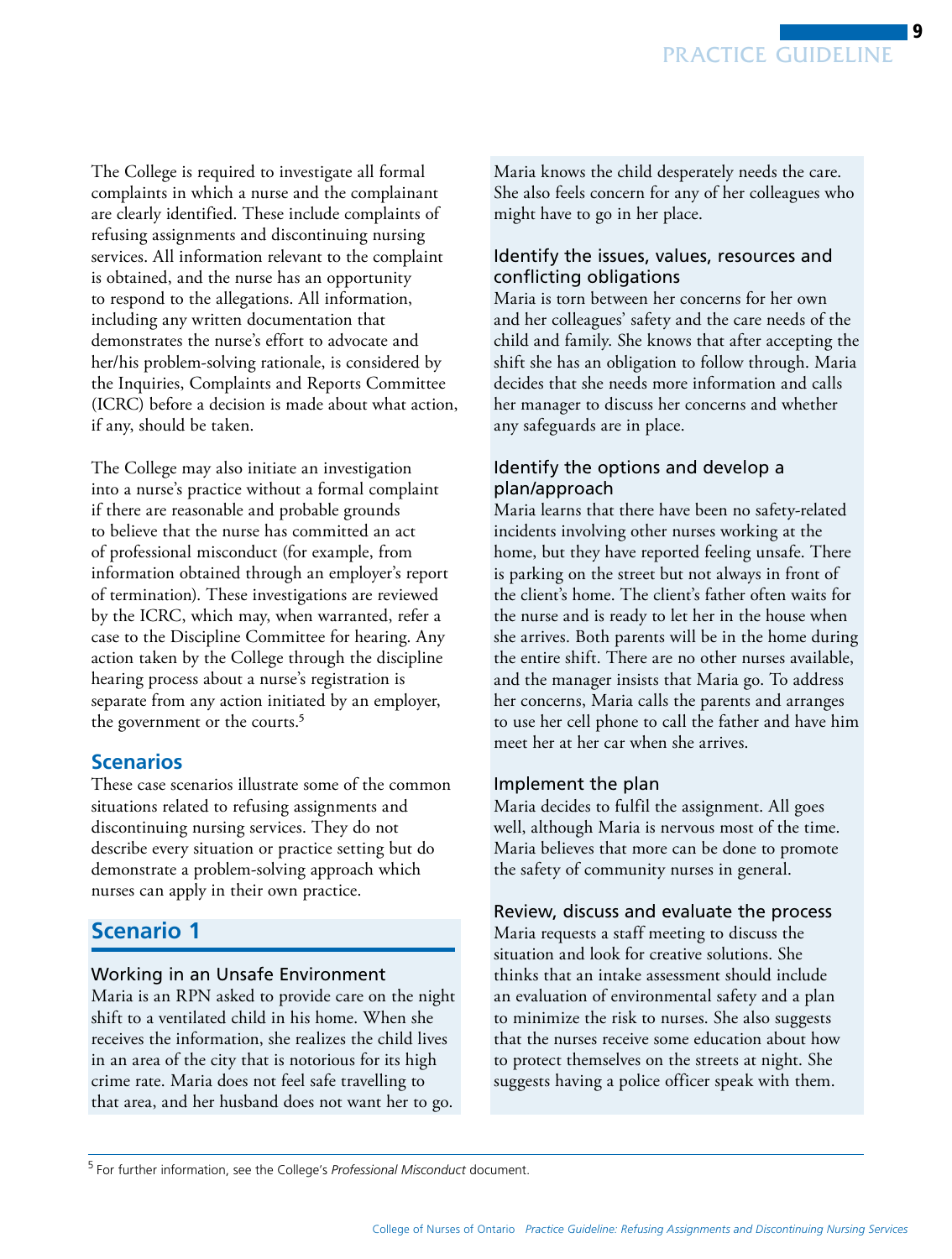# **Scenario 2**

#### No Replacement Staff

Joanne, an RN in a long-term care facility, has 45 minutes left on her shift when the director of resident care asks her to work the next shift. The replacement nurse has called in sick, and there is no one to replace Joanne if she leaves.

This is the third time this month that Joanne has been asked to work an extra shift. She is tired and upset. She believes that her employer is not doing enough to attract more staff. Also, she was up most of the previous night with her sick daughter and is exhausted. She is still concerned about her daughter. The last time she worked an extra shift she promised herself that she would not stay again, but she is concerned about the safety and well-being of the residents.

#### Identify the issues, values, resources and conflicting obligations

Joanne is accountable for the care she provides. Right now she believes it is not safe to provide care due to her fatigue. Joanne has an obligation as a nurse to protect the safety and well-being of the residents. Joanne recognizes her irritation with her employer and consults with a colleague who helps her see the situation more objectively. Her colleague reminds her of the legislation covering long-term care facilities that requires an RN to be in the facility at all times. This reaffirms her professional obligations and she calls the director of resident care to discuss the options.

#### Identify the options and develop a plan/approach

Joanne quickly reviews the status of all of the residents and finds they are all stable. She prioritizes the care needs of the residents and determines which care providers can meet those needs safely. Based on her assessment, Joanne recognizes that she needs to stay until midnight to meet the immediate and more complex care needs of the residents. She agrees to stay to provide the midnight treatments but states she cannot stay any longer. The director tries to persuade Joanne to stay, but Joanne is adamant and tells the director that she will be leaving after the midnight treatments.

She informs the director of the remaining resident care needs including 0600 hr medications, and the administrative documentation that she will be unable to complete. She also informs the director of her plan to ensure that remaining unregulated staff can identify and communicate any concerns and access emergency services (e.g., 911).

#### Implement the plan

Joanne informs the unregulated staff on the unit of her plan to leave after the midnight treatments and that the director is aware of this. She gives them guidelines for what to do if any untoward events happen (this includes calling the administrative person on-call and/or transferring the resident to the hospital). She documents her care and unmet client care needs. She also documents her assessment of the situation and the rationale for her decision in a personal note. She leaves a copy for the director.

#### Review, discuss and evaluate the process

The following day, Joanne calls the director and asks if all of the nursing staff and administration can meet to discuss the ongoing shortage of staff. The purpose of the meeting is to identify ways to prevent and manage similar situations in the future. Openly discussing these situations helps identify the extent of the problem, possible contributing factors and solutions. If concerns have been expressed verbally and the situation remains unchanged, it would be important to outline clearly the problem in writing, explaining the impact on client safety. In this case, a copy should be kept by Joanne and a copy should go to both the director of resident care and the next level of management until the issue is resolved.

Joanne is surprised to learn that the director is considering reporting her to the College for abandoning the residents. Joanne feels that the director, as a nurse herself, had a responsibility to come in if there was no one else available. If a complaint was made to the College, the Inquiries, Complaints and Reports Committee would consider all aspects of the situation from Joanne's and the director's perspective. The Committee would also consider Joanne's efforts to advocate for a long-term solution to the staffing problem. All of Joanne's documentation would be reviewed as part of the investigation.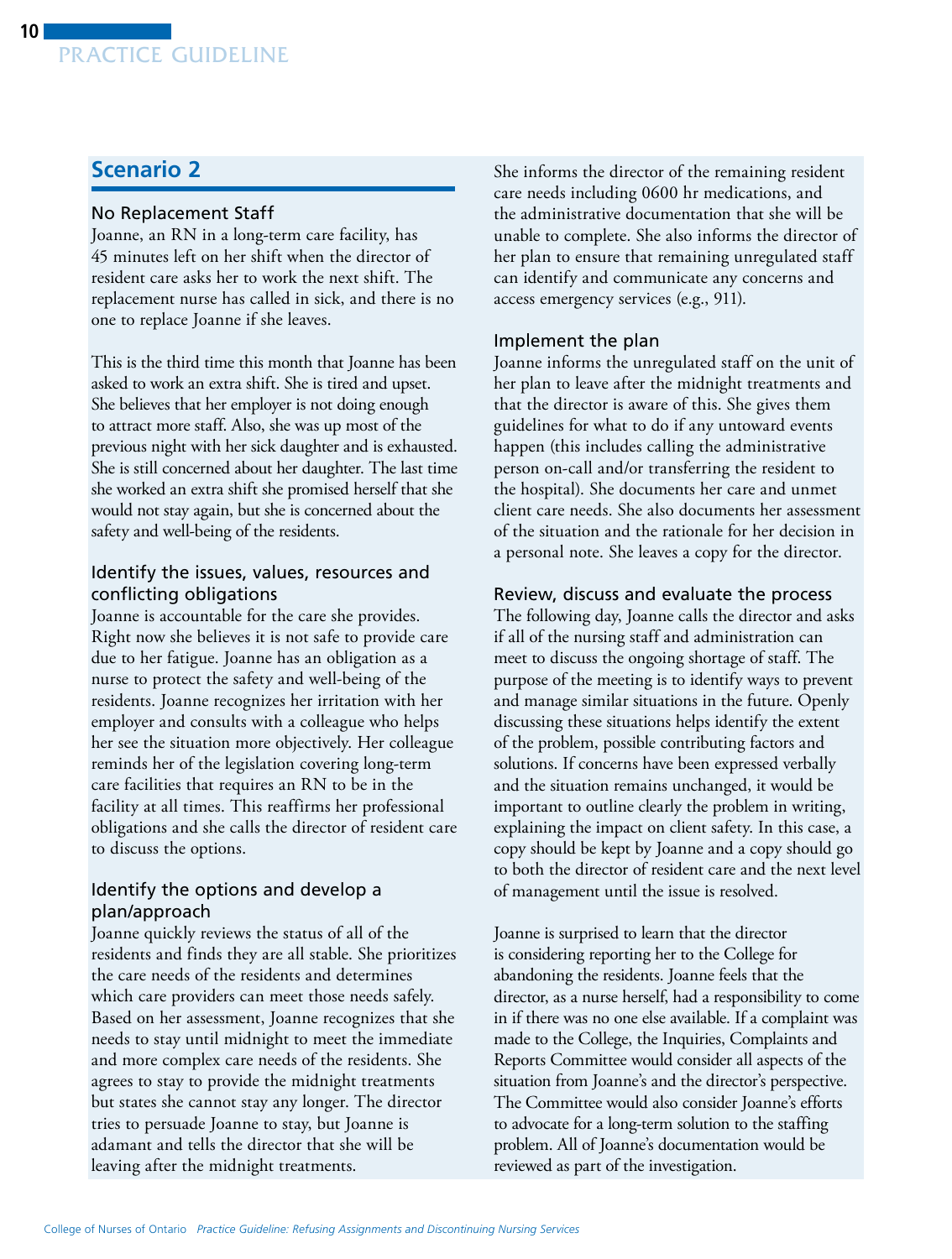Note: *Some collective agreements include mandatory overtime clauses. Nurses need to be aware of their employment agreements, while also considering their professional accountability to ensure they are able to provide safe care.* 

# **Scenario 3**

## Proper Equipment

Liz is an RN working the evening shift in the emergency department (ED). The ED receives a call from the quarantine officer at the city airport alerting the staff that a client will arrive by ambulance from the airport in the next few minutes. The client's condition was getting progressively worse during the flight, and she is in significant respiratory distress. The quarantine officer says there is concern that the client may have a contagion and that hospital staff will need to take appropriate precautions. Liz anticipates that she will need specialized protective equipment, some of which is not available in the ED. The hospital's infection control practitioner is not in the building. The client arrives and requires intubation. Liz is still not certain whether the mask, face shield and other protective equipment that she was able to locate is sufficient. She is overcome with fear that she could be exposed to a serious, possibly deadly, virus. For a moment, she considers refusing to assist with the intubation.

## Identify the issues, values, resources and conflicting obligations

In this example, Liz does not have enough time to work through all aspects of the decision-making process, and there is no obvious answer to her dilemma.

## Identify the options and develop a plan/approach

Liz very quickly weighs the risk of harm to the client if she is not intubated against the potential risk Liz faces if she is exposed to a contagion.

## Implement the plan

Liz quickly determines that the client is at great risk if she is not intubated immediately and that the equipment Liz has will provide some protection. Liz

uses the available equipment and assists with the intubation.

# Review, debrief and evaluate

After her shift, Liz begins to reflect on her own values, beliefs and fears, and assesses whether she should continue working in the ED given its inherent risks. She realizes that after witnessing colleagues affected by the SARS crisis in 2003, she has become increasingly fearful for her safety in the workplace.

She concludes that providing emergency care to clients is the type of nursing that she wants to do. Liz is willing to accept a certain level of unavoidable risk in working in an unpredictable environment; however, she is not willing to expose herself to unnecessary risks that result from a lack of appropriate resources and equipment. She decides to advocate for the required resources before making a final decision about whether she can continue working in emergency nursing.

At the earliest opportunity, Liz meets with her manager and the infection control practitioner and presents her concerns both verbally and in writing. She explains the situation she was in and the ethical dilemma it created for her. She tells them that the experience highlights the need to be proactive in planning for similar situations and she advocates for the hospital to provide the specialized protective equipment that nurses need. Liz also offers to be involved in a discussion with the ED staff to reflect on the experience and the importance of working through the decision process ahead of time.

# **Scenario 4**

## Essential Services During a Strike

Beverly, RN, a nurse manager/supervisor, knows that collective bargaining talks have begun in her facility. There is an essential-services agreement between the employer and the union, but Beverly is aware there has been a short supply of essentialservice workers during previous strikes and that she may have to provide direct care if a strike occurs. It has been years since Beverly was in direct clinical practice, and she is concerned that she may not be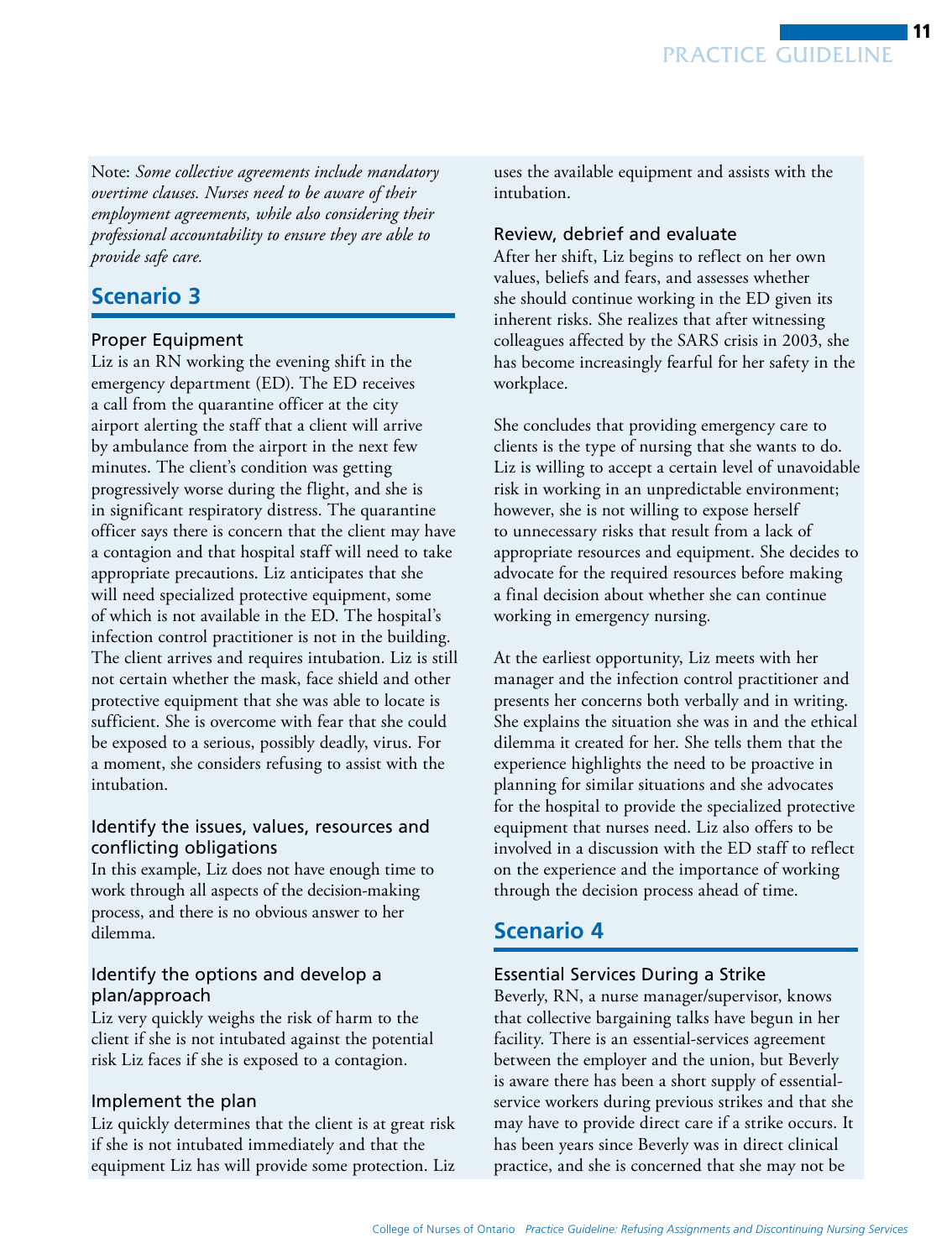competent to provide all of the care that will be needed. She is also concerned about the safety of the clients and whether there will be enough staff to provide safe care.

## Identify the issues, values, resources and conflicting obligations

Beverly realizes there are two issues: her ability to provide safe care and a potential lack of sufficient essential-service nurses to provide care.

# Identify the options and develop a plan/approach

As collective bargaining is just beginning, Beverly conducts a self-assessment and identifies her specific learning needs. She explores options for meeting those needs with her colleagues and seeks their assistance, as needed. She collaborates with staff to assess clients and identify care priorities. Beverly documents client priorities on the client's care plan.

## Implement the plan

Collective bargaining breaks down, and a strike occurs. During the strike, the essential-services agreement is not honoured, and there is a lack of essential-service nurses. Beverly relies on her prior learning and provides the direct care for which she is competent. She conducts ongoing assessment and re-prioritizes client care needs, as necessary. When she identifies a change in a client's condition that requires a care provider with greater clinical expertise, Beverly informs the facility administrator and the union to advocate for qualified nurses. She documents her assessment and actions.

## Review, debrief and evaluate

After the strike, Beverly evaluates the actions taken and the effectiveness of the essential services agreement. She asks to be involved in renegotiating the essential services agreement and provides her comments in writing.

# **Scenario 5**

# Floating to Another Unit

Noreen works on the medical unit of a small community hospital. Upon arriving for her scheduled shift, the supervisor asks her to float to the obstetrics/gynaecology unit because the census on her unit is low. Noreen is anxious because she has never worked in obstetrics/gynaecology and feels she is not competent to provide care on that unit. A colleague tells Noreen to refuse the assignment.

# Identify the issues, values, resources and conflicting obligations

Noreen has accepted the shift, and the hospital is relying on her to provide care. Noreen, though, has a professional obligation to provide competent care. In fact, she could face allegations of professional misconduct if she fails to inform her employer of her inability to accept specific responsibilities that she is not competent to perform. Noreen tells the manager that she does not have the knowledge and skills to practise competently in obstetrics/ gynaecology. The manager responds that Noreen does have some basic competencies that are transferable.

# Identify the options and develop a plan/approach

In collaboration with the manager, a plan is developed to modify the assignment to enable Noreen to provide only the elements of care that she is competent to provide. As a nurse herself, the manager knows that she has a professional responsibility to direct Noreen to perform only those functions she is competent in. It could be professional misconduct to do otherwise.

# Implement the plan

Noreen is very clear with the obstetrics/gynaecology nurses about her abilities and the areas in which she requires assistance. She also asks for a quick orientation to the unit and ensures that she is able to access assistance when necessary. The unit charge nurse seems impatient with Noreen's questions; however, Noreen persists because she recognizes the importance of continuing to ask for assistance. The shift goes well, but Noreen is concerned about the increasing frequency of requests to float to other units.

# Review, discuss and evaluate the process

Noreen has a number of ideas for how the facility could better handle staffing and floating issues in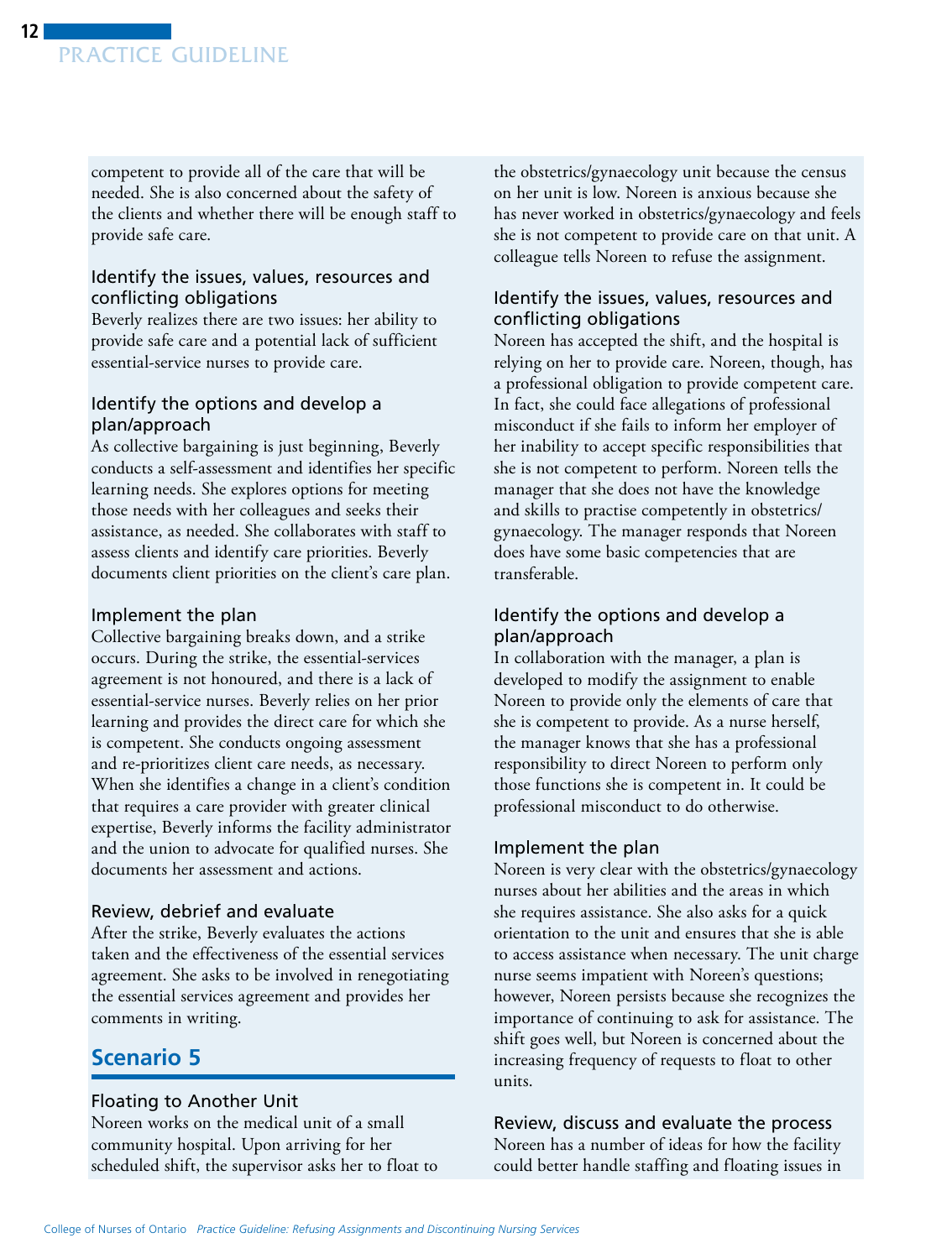the future. She speaks to her immediate manager after the shift and offers suggestions. Noreen suggests that a system be developed whereby staff members receive orientation to and education on specific units and then float only to those units. Noreen also suggests a discussion about the challenges for both the nurse who is floating and the staff on the receiving unit. She says it would be helpful to remind all staff about the importance of good communication and collaboration.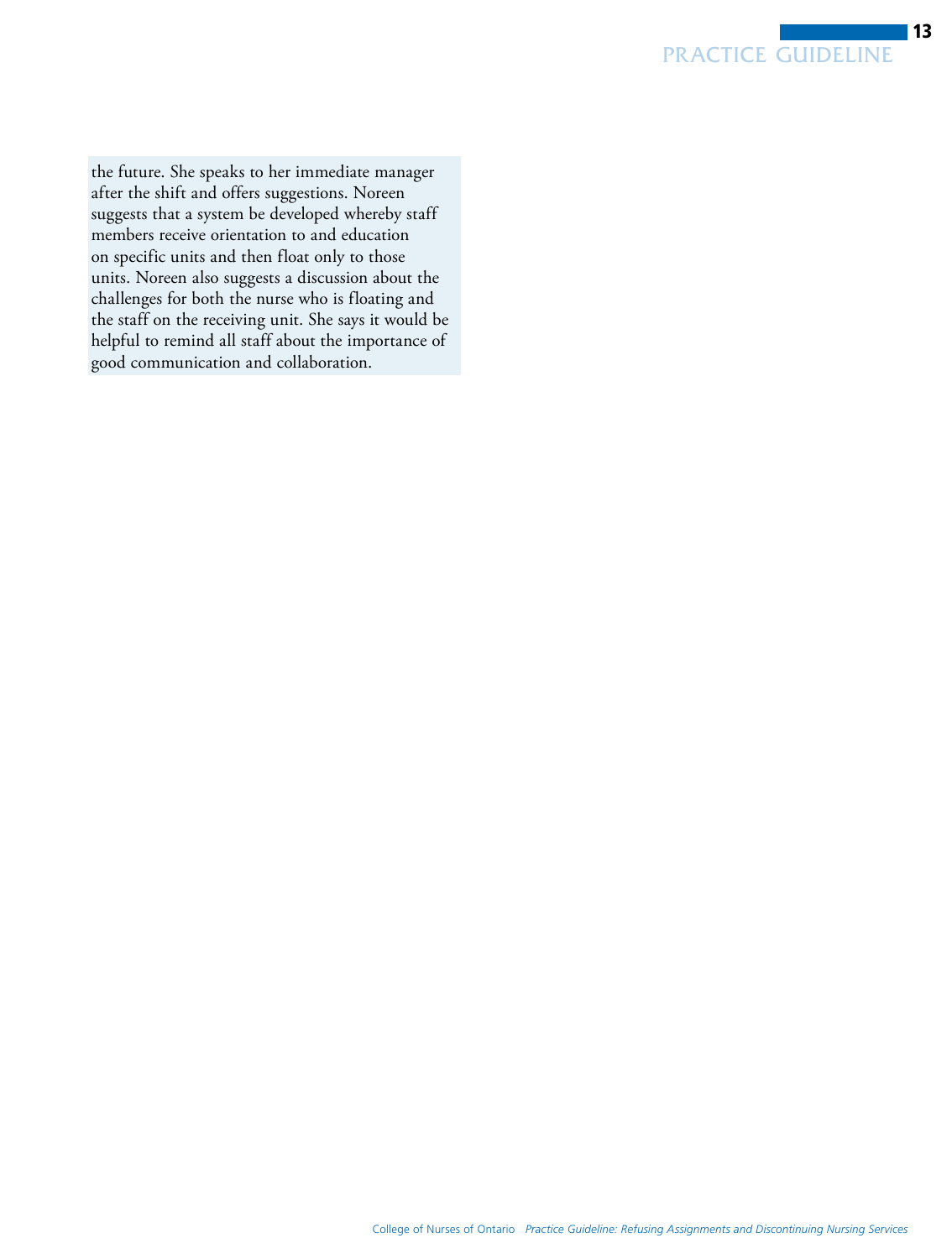# <span id="page-13-0"></span>**References**

- Canadian Nurses Association. (2002, August). *Code of ethics for registered nurses*. Ottawa, ON: Author.
- College of Nurses of Ontario. (2002). *Professional Standards: Revised 2002.* Toronto, ON: Author
- College of Nurses of Ontario. (2003). Ethical decision-making in times of crisis. *Communiqué*, 28(3), 9.
- College of Nurses of Ontario. (2004a). *Ethics*. Toronto, ON: Author.
- College of Nurses of Ontario. (2004b). *Legislation and Regulation: Professional Misconduct.* Toronto, ON: Author

# **Suggested Reading**

- American Nurses Association. (2004). *Position statement: Opposition to mandatory overtime.*  Retrieved November 3, 2004, from [www.](http://www.nursingworld.org/readroom/position/workplac/revmot2.htm)  [nursingworld.org/readroom/position/workplac/](http://www.nursingworld.org/readroom/position/workplac/revmot2.htm)  [revmot2.htm.](http://www.nursingworld.org/readroom/position/workplac/revmot2.htm)
- American Nurses Association. (2004). *Position statement: The right to accept or reject an assignment*. Retrieved November 3, 2004, from www.nursingworld.org/readroom/position/ [workplac/wkassign.htm.](http://www.nursingworld.org/readroom/position/workplac/wkassign.htm)
- Budd, K.W., Warino, L.S. & Patton, M.E. (2004, January 31). Traditional and non-traditional collective bargaining: Strategies to improve the patient care environment. *Online Journal of Issues in Nursing.* Retrieved November 4, 2004, from www.nursingworld.org/ojin/topic23/tpc23\_5.htm.
- College of Nurses of Ontario. (2001). Refusing a shift and abandoning clients: What am I accountable for? *Communiqué*, 26(3), 11.
- College of Nurses of Ontario. (2001). Working overtime and fatigue: When is it time to go home? *Communiqué*, 26(3), 10.
- College of Nurses of Ontario. (2003). You asked us: Taking breaks. *Communiqué*, 28(4), 12.
- College of Registered Nurses of Manitoba. (2004, May). *Fact sheet: Duty to care.* Retrieved November 3, 2004, from www.crnm.mb.ca/ [downloads/dutytocare\\_web.pdf.](http://www.crnm.mb.ca/downloads/dutytocare_web.pdf)
- College of Registered Psychiatric Nurses of Manitoba. (2001). *Position statement: Job action.*  Retrieved October 21, 2004, from www.crpnm. [mb.ca/about/position-statements/job-action.html.](http://www.crpnm.mb.ca/about/position-statements/job-action.html)
- Davis, A.J. (2002). Interview: Margretta Madden Styles. *Nursing Ethics*, 9(3), 240-242.
- Erlen, J.A. (2004). Wanted nurses: Ethical issues and the nursing shortage. *Orthopaedic Nursing*, 23(4), 289-292.
- *Freedom of conscience policies: Medical organizations.*  Retrieved November 2, 2004, from [www.](http://www.consciencelaws.org/conscience-policies-papers/ppmedicalorg01.html) [consciencelaws.org/conscience-policies-papers/](www.consciencelaws.org/conscience-policies-papers/ppmedicalorg01.html)  [ppmedicalorg01.html.](www.consciencelaws.org/conscience-policies-papers/ppmedicalorg01.html)
- Jennings, K. & Western, G. (1997). A right to strike? *Nursing Ethics*, 4(4), 277-282.
- Josephson Institute of Ethics. (2002, November). The seven-step path to better decisions. In *Making Ethical Decisions* (Chapter 4). Retrieved July 28, 2004, from www.josephsoninstitute.org/ [MED/MED-4sevensteppath.htm.](http://www.josephsoninstitute.org/MED/MED-4sevensteppath.htm)
- Mendolson, J.L. & Mendolson, C.D. (1996). An action plan to improve difficult communication. *HR Magazine*, 41(10), 118-125.
- Oregon State Board of Nursing. (1999). *Policy statement: Patient abandonment*. Retrieved November 8, 2004, from http://egov.oregon.gov/ [OSBN/pdfs/abandon.pdf.](http://egov.oregon.gov/OSBN/pdfs/abandon.pdf)
- Pettry, L. (2003). Who let the dogs out? Managing conflict with courage and skill. *Critical Care Nurse*, 23(1) Supplement, 21-24. Retrieved November 8, 2004, from EBSCO host database.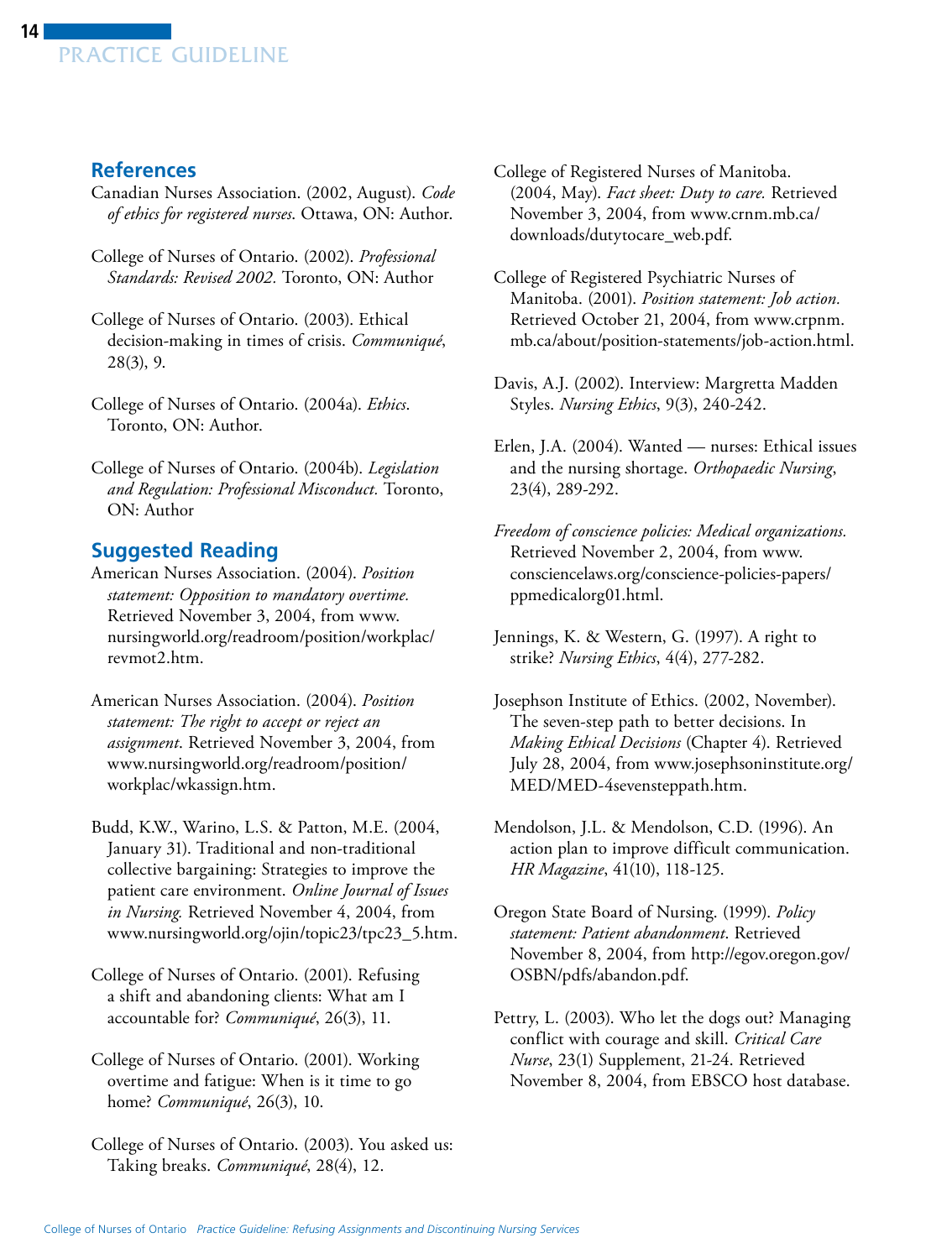- Registered Nurses Association of British Columbia. (2004, April). *Ethics and job action*. Retrieved November 5, 2004, from http://www.rnabc.bc.ca/ [pdf/ethics-and-job-action.pdf.](http://www.rnabc.bc.ca/pdf/ethics-and-job-action.pdf)
- Registered Nurses Association of British Columbia. (2004, April). *Nursing practice guideline: Duty to provide care.* Retrieved November 5, 2004, from http://www.rnabc.bc.ca/pdf/398.pdf.
- Royal College of Nursing of the United Kingdom. *The RCN and abortions: The 'conscience' clause.*  (No Date). Retrieved November 8, 2004, from www.consciencelaws.org/Conscience-policies[papers/pppmedicalorg01.html.](http://www.consciencelaws.org/Conscience-policies-papers/pppmedicalorg01.html.)
- Saskatchewan Registered Nurses' Association. (2001, December). *Position statement: Nursing labour disputes.* Retrieved November 4, 2004, from www.srna.org/practice/pos\_state/labour\_ [disputes.pdf.](http://www.srna.org/practice/pos_state/labour_disputes.pdf)
- Steele, M. (No Date). *Accountability as a float nurse.*  Retrieved November 5, 2004, from http://www. [rnabc.bc.ca/pdf/float.pdf.](http://www.rnabc.bc.ca/pdf/float.pdf)
- Williams, K.O. (2004, July 23) Ethics and collective bargaining: Calls to action. *Online Journal of Issues in Nursing.* Retrieved November 8, 2004, from www.nursingworld.org/ojin/ [ethicol/ethics\\_15.htm.](http://www.nursingworld.org/ojin/ethicol/ethics_15.htm)
- Willson, B. (2002). Floating to another worksite: Can I say no? *Nursing BC*, 34(2), 23.
- Yukon Registered Nurses Association. (1997, August). *Resolving professional practice issues: A framework for registered nurses.* Retrieved November 2004 from www.yrna.ca/publications/ [publications.html.](http://www.yrna.ca/publications/publications.html)